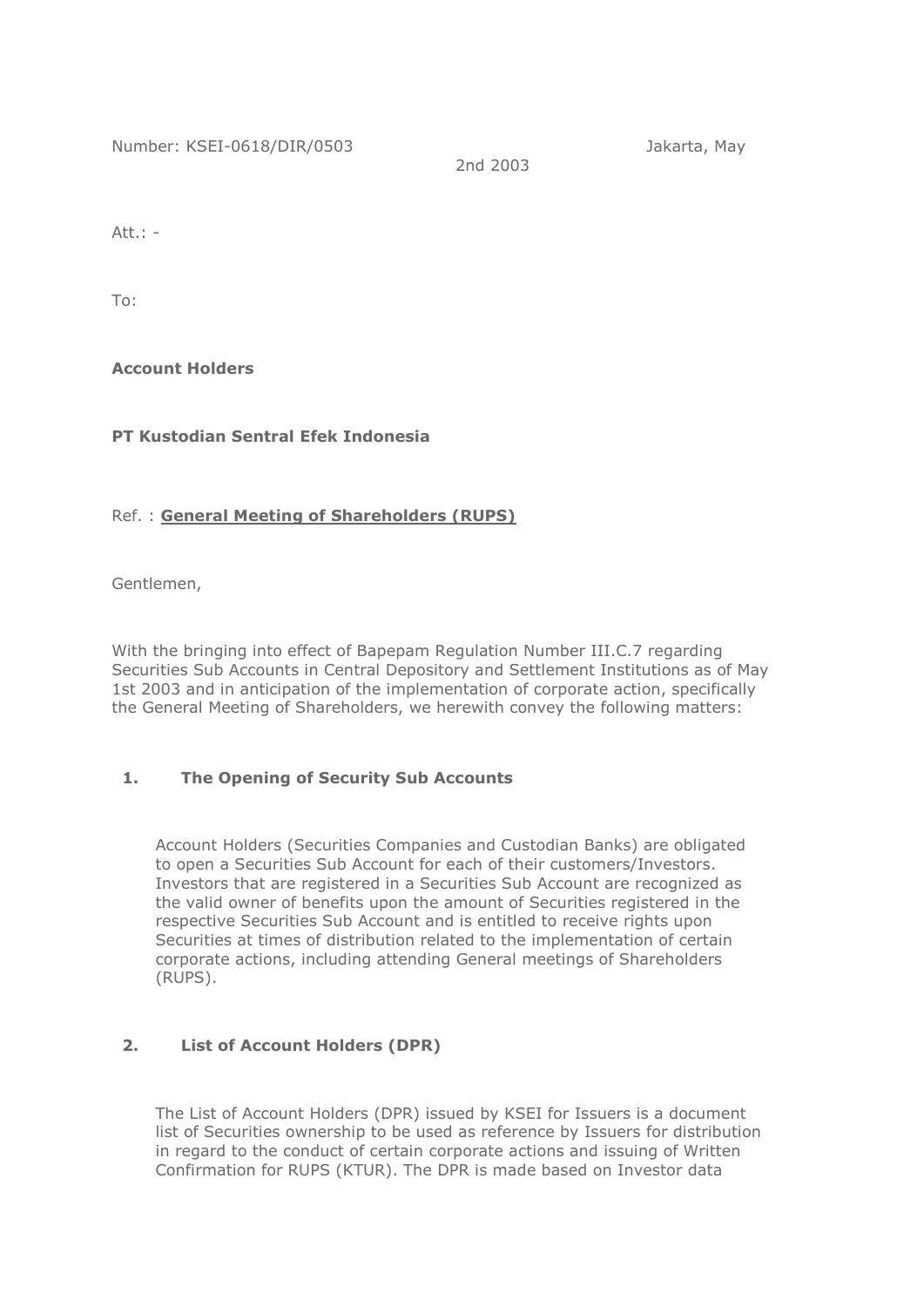stipulated in the Securities Sub Account on the recording datewhich is determined by the issuer in order to receive rights upon corporate action, including receipt of KTUR to attend RUPS. The DPR is final, therefore Account Holders are unable to forward any revision/correction for any reason thereto.

### **3. Tax upon corporate action Proceeds**

Taxes arising in the event of distribution in relation to the exercising of certain corporate action are borne by the Investor in compliance with prevailing regulations on Taxation. The amount of tax imposed refers primarily to Investors data stated in the DPR per recording date. In such a case whereas a Securities Sub Account has not been opened for the Investor, then it is the tax rate imposed on the Account Holder that will be applied. Settlement of such a matter of taxation is fully the responsibility of the respective Account Holder.

## **4. Written Confirmation for RUPS (KTUR)**

- a. KTUR is the document that stipulates the right of a Shareholder to attend the General Meeting of Shareholders (RUPS) and is issued based on Investor data stated in the DPR per*-*recording date. Thereby, Investors registered in the DPR will obtain a KTUR and be entitled to attend the RUPS.
- b. The Account Holder is obligated to distribute KTUR to each of its investors. Any act of negligence in the distribution of KTUR resulting into an Investor's non-attendance in a RUPS becomes the responsibility of the respective Account Holder.
- c. An Investor that is not registered in the DPR for not having been made a Securities Sub Account by the Account Holder will not obtain a KTUR and thereby forfeits his right to attend the RUPS.
- d. In the conferring of Power of Attorney to attend RUPS, the following matters are to be considered:
	- i. Such a Power of Attorney can only be given by the Shareholder (Investor) in accordance with the KTUR to a third party in compliance with prevailing laws.
	- ii. In the case whereas the Investor is not in possession of a Securities Sub Account, as the Account Holder has not opened one for him, the